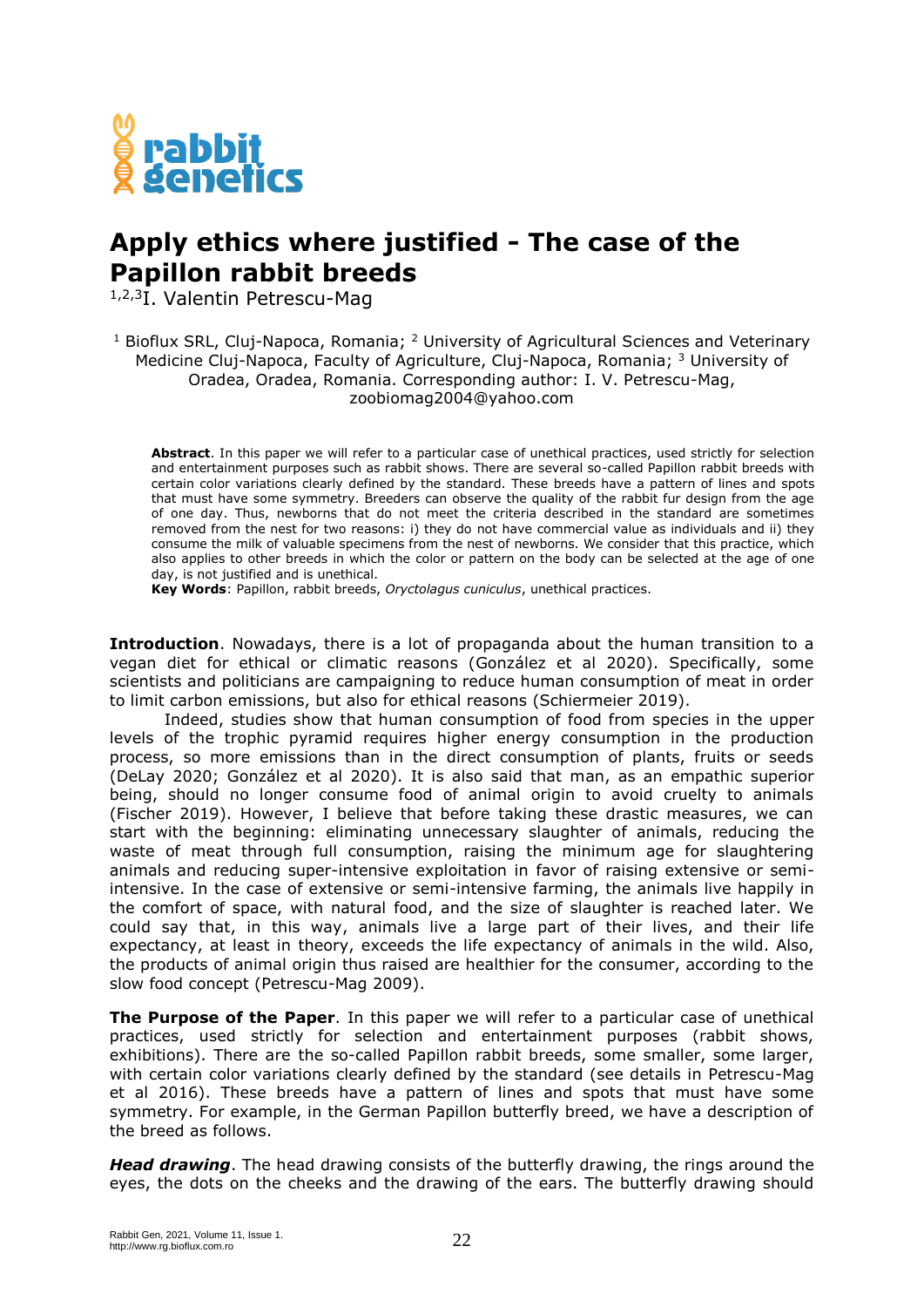be well defined, with bilateral wings that arch to the top of the mouth and enclose the mandible on the side. The rings around the eyes should surround the eye with a closed band and as regular as possible. If a tip forms at the top of the rings around the eyes, it will not be considered a defect. The base of the ear is strongly encircled at the root. This encirclement is not allowed to touch the color of the ears or the points of the cheeks. The points of the cheeks are round or oval and stand independently under the rings around the eyes (European Association of Poultry Pigeon and Rabbit Breeders 2003; UGCPPAMR 2010).

*Trunk design*. The design of the trunk includes the back stripe and the design of the parts. The dorsal stripe extends from the back of the neck to the tip of the tail and is also about 3 cm wide. The design of the sides shows independent, not very large spots, about 3 cm in diameter, evenly distributed on both sides, on the flanks and on the hind thighs. On both sides there should be a number of about 6-8 spots. The spots on the chest, abdomen, legs and tail area have nothing to do with them (European Association of Poultry Pigeon and Rabbit Breeders 2003; UGCPPAMR 2010).

*Fur color*. Black-white, blue-white and havana-white tones are allowed. The base color is white in the cover color and underneath. The color of the drawing must be clean, without any interference from other colored hair (European Association of Poultry Pigeon and Rabbit Breeders 2003; UGCPPAMR 2010).

**The Less Ethical Part of Rabbit Selection**. Breeders can observe the quality of the rabbit fur design from the age of one day (Figure 1). Thus, newborns that do not meet the criteria described in the standard are sometimes removed from the nest for two reasons: i) they do not have commercial value as individuals and ii) they consume the milk of valuable specimens from the nest of newborns. We consider that this practice, which also applies to other breeds in which the color or pattern on the body can be selected at the age of one day, is not justified and is unethical.



Figure 1. One day old kit, *Oryctolagus cuniculus*, German Giant Papillon breed (source: Marian Cernăuțanu).

**What Would It Mean to Give Up the Consumption of Food of Animal Origin**? Reducing or eliminating carnivorous behavior would mean the disappearance of tens or hundreds of animal breeds and the elimination of thousands of years of selection work. Animal breeds would disappear just as traction horse or donkey breeds disappeared after mechanization (Quaresma et al 2014). Not even keeping the breeds in sperm banks or gene banks does not guarantee their preservation. The reduction in population numbers, the bottle-neck effect and genetic drift can irreversibly affect the gene pool of each breed